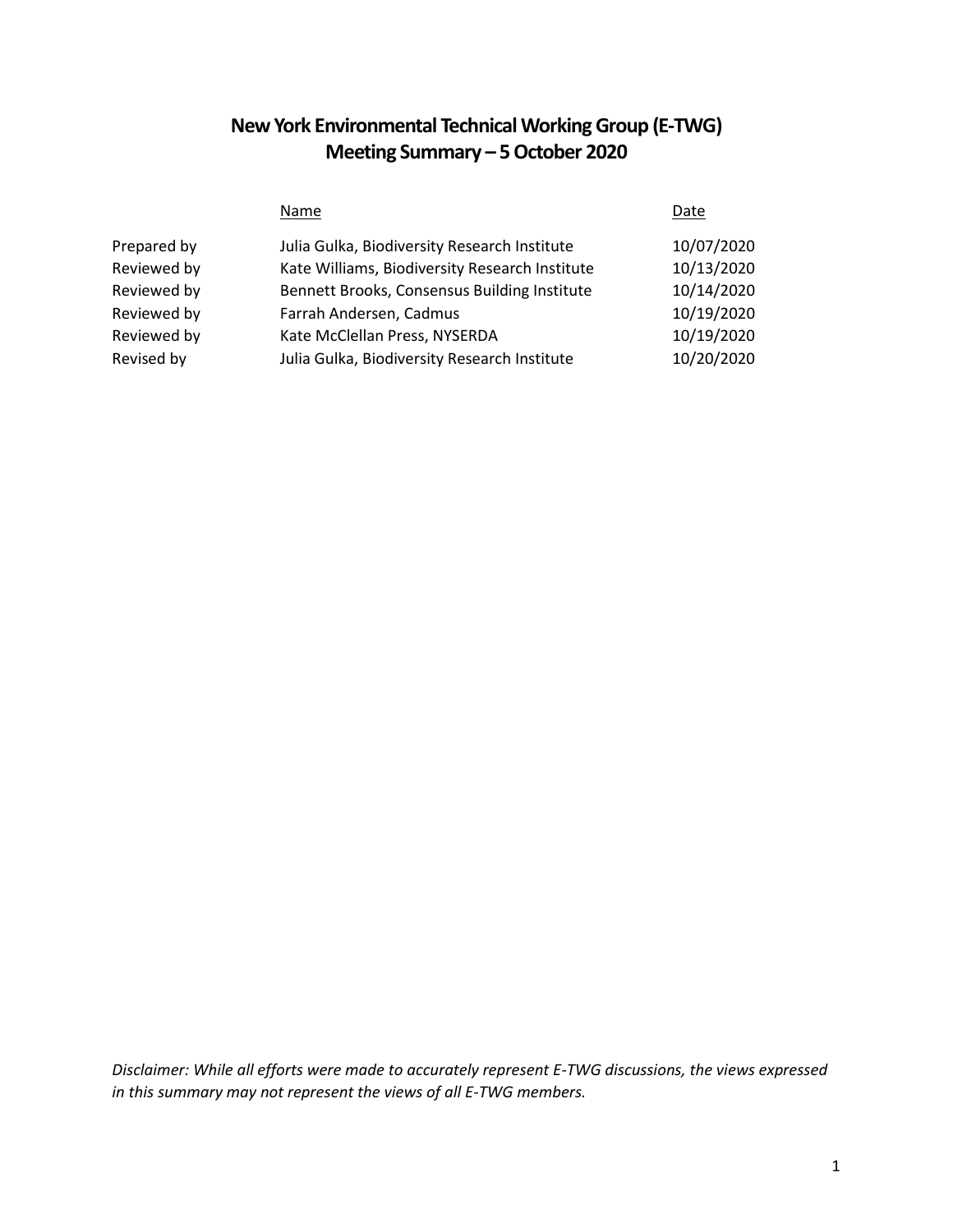## **Background**

As part of New York State's efforts to responsibly develop offshore wind energy, the New York State Energy Research and Development Authority (NYSERDA) convened the Environmental Technical Working Group (E-TWG) in 2018 to provide input to the state on environmental topics<sup>1</sup>. The ninth meeting of the E-TWG was held via video conference on 5 October, 2020. Nineteen E-TWG members participated in this meeting (Appendix A).

This meeting summary is intended to capture the key points of discussion and input from the E-TWG, as well as action items identified during the meeting. This summary is loosely organized according to the structure of the meeting agenda (Appendix B). Specific comments are organized by topical relevance, not necessarily the part of the agenda in which the comments were made. Opinions are not attributed to specific E-TWG members unless there is a clear reason to do so. For topics where there were differences of opinion among E-TWG members, this summary identifies areas of agreement as well as the different perspectives offered during meeting discussions.

## **Action Items**

The following action items to advance E-TWG objectives were identified during the meeting:

- E-TWG members will provide any additional written feedback on workplan outlines via email to Kate Williams.
- NYSERDA and support staff will continue to refine the list of priorities and develop more detailed workplans, which will be sent to the E-TWG in the coming months along with solicitation for volunteers to be involved in different efforts.

# **E-TWG Priorities**

Bennett Brooks (Consensus Building Institute) noted that the goal of the discussion during this meeting is to identify several priority topics which the E-TWG and support staff can pursue over the next 1.5-2 years. As mentioned previously, the E-TWG's priorities will inform NYSERDA's allocation of resources and effort moving forward.

### Survey Results

 $\overline{\phantom{a}}$ 

Kate Williams (BRI) provided a summary of E-TWG member responses to an online prioritization survey in which respondents ranked potential topics in descending priority order. Ranks assigned to each topic by the 19 respondents were averaged across all responses. Given disparate response numbers per sector, ranks were also averaged within the government, industry, and NGO sectors, and the three sector means were averaged to create a sector-weighted mean value for each topic (Table 1). Using the survey results as guidance, support staff developed workplan outlines for six of the top seven topics by sector-weighted mean (Table 1). The seventh topic, "developing guidance for site-specific data standardization," is currently being discussed as a possible kickoff project for the Regional Wildlife Science Entity, and therefore has been temporarily shelved for further discussion as an E-TWG priority.

<sup>&</sup>lt;sup>1</sup> For meeting agendas, summaries, and presentations, see: http://nyetwg.com/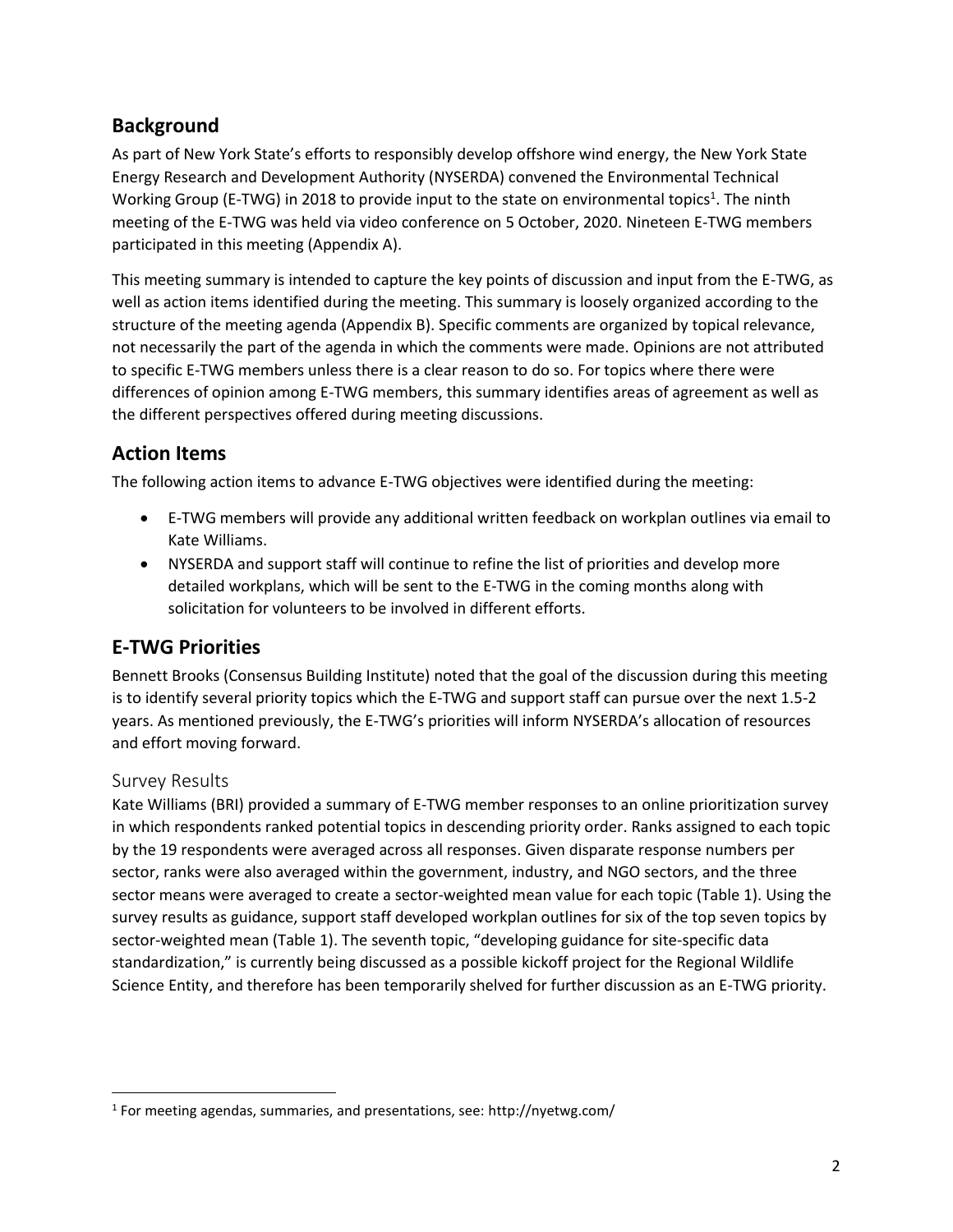|                                                                       | <b>Mean Ranked Values</b> |          |            |      |       |
|-----------------------------------------------------------------------|---------------------------|----------|------------|------|-------|
|                                                                       |                           | Sector-  |            |      |       |
|                                                                       | Overall                   | weighted | <b>NGO</b> | Dev. | Govt. |
| Design a regional monitoring program                                  |                           | 5.97     | 4.2        | 8.2  | 5.5   |
| Develop guidance for standardizing site-specific data                 |                           | 6.02     | 8.6        | 4.7  | 4.75  |
| Develop guidance for site-specific monitoring plans                   |                           | 6.23     | 6.6        | 8.6  | 3.5   |
| Organize State of the Science Workshops                               |                           | 6.55     | 5.8        | 4.1  | 9.75  |
| Improve regional coordination with other regional groups              |                           | 6.62     | 6.6        | 6.6  | 7.25  |
| Design a field study to validate new technology for mitigation and    |                           | 6.72     | 7.8        | 2.6  | 9.75  |
| monitoring                                                            |                           |          |            |      |       |
| Support the review and synthesis of data to inform stakeholder groups |                           | 7.02     | 6.6        | 3.7  | 10.75 |
| Coordinate state requirements for offshore wind energy development    |                           | 8.25     | 8          | 10.5 | 6.25  |
| Develop standards for technology deployment offshore                  |                           | 8.58     | 11.6       | 5.4  | 8.75  |
| Develop a mechanism or framework for compensatory mitigation          |                           | 9.53     | 10         | 10.6 | 8     |
| Develop best management practices for marine mammals and sea          |                           | 9.88     | 7.4        | 15.5 | 6.75  |
| turtles                                                               |                           |          |            |      |       |
| Oversee a study to better understand cumulative impacts               |                           | 10.18    | 7.2        | 12.1 | 11.25 |
| Inform stakeholders about technologies for monitoring and mitigation  |                           | 10.42    | 13.8       | 7.2  | 10.25 |
| Develop best management practices for birds and bats                  |                           | 10.63    | 9.6        | 14.8 | 7.5   |
| Improve vessel communications and coordination                        |                           | 10.78    | 9.6        | 10.5 | 12.25 |
| Facilitate coordination and improvements to the regulatory process    |                           | 12.62    | 12.6       | 11.5 | 13.75 |

*Table 1. Mean ranks from survey responses (in order of descending priority for sector-weighted mean ranks). Lower values represent higher priority. Values in red are in the top 30% of mean values. The black box represents the top seven topics which were discussed further by the E-TWG.*

### Workplan Outlines

E-TWG support staff developed six workplan outlines to help define each priority topic's objectives, timeline, process, end products, E-TWG role, and additional resource requirements, in order to inform further discussions. Workplan outlines were distributed prior to the meeting. In light of previous E-TWG feedback regarding time commitment and resource needs, NYSERDA and E-TWG support staff expect it unlikely that the E-TWG will be able to successfully pursue all six topics in the next 1-2 years. As such, the remainder of the meeting focused on refining potential priorities and discussing their relative importance to E-TWG members. For each of the following topics, Kate Williams (BRI) provided a brief summary of the workplan outline and then Bennett solicited discussion from E-TWG members. Kate noted that several of the topics were rescoped slightly from the phrasing used in the online survey.

#### **Topic 1: Improve State Coordination**

Kate McClellan Press (NYSERDA) has begun coordinating with other regional state agencies, including state representatives on the E-TWG and others involved in offshore wind and wildlife. There was an initial call amongst this group in September, where it was decided that the following would be pursued:

- 1. Development of an email contact list of individuals from state agency working on offshore wind and wildlife that will be kept up to date over time.
- 2. Use of the contact list to enable informal relevant updates among states.
- 3. Setting up regularly scheduled or ad hoc calls with this group to discuss specific topics such as mitigation plans, or other topics of interest for state members.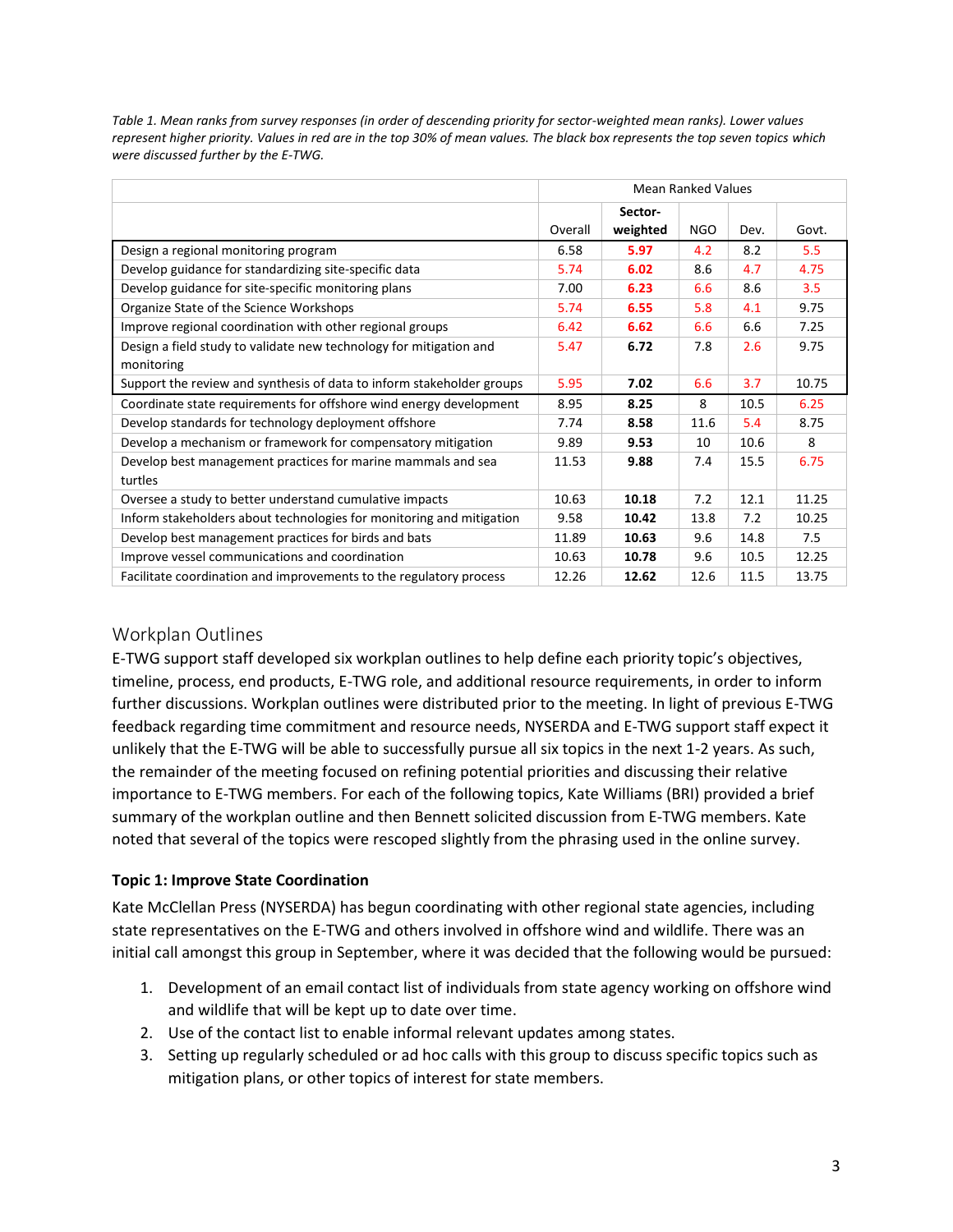The aims of this process are to better communicate among states on offshore wind and environmental issues, reduce redundancy for stakeholders involved in multiple groups, and keep stakeholders better informed.

### *Discussion*

E-TWG members expressed that this priority topic would help meet a key need and result in improved efficiencies. It was acknowledged that while the E-TWG and NYSERDA can commit to coordination, there may be varying appetites from other groups to collaborate. Specific suggestions included:

- Ensuring that this communication network provides updates back to the E-TWG, as well as an opportunity for developers to share information, such as monitoring plans or project updates.
- Recognize potential for coordination with E-TWG specialist committees, particularly when the focus is the development of regionally relevant products.
- Change language in the workplan outline from "ensuring" alignment among states to "improving" alignment.

### **Topic 2: Develop Guidance for Regional Monitoring**

The aim of this effort would be to develop guidance that could (1) help direct the use of funding for regional monitoring that is required of developers under the New York Phase 2 procurement, and possibly also the New Jersey procurement if there is interest in multi-state coordination, and (2) be transferred to and further developed by the RWSE in the future. Currently the Regional Offshore Science Alliance (ROSA) is developing similar guidance for regional fisheries monitoring, with a draft to be made public shortly. This effort could use the fisheries guidance as a model to develop an environmental regional monitoring guidance document. This effort would require regular input from an E-TWG specialist committee for a finite period of time (~6 months), with a need for additional resources for the development of the document.

#### *Discussion*

Multiple E-TWG members expressed that the workplan meets both immediate needs for New York and longer-term RWSE needs, and is an important topic on which to focus efforts while the RWSE is still being established. There was recognition that coordination between New York and New Jersey on this topic would be beneficial and that there is potential appetite for such coordination. Other discussion focused on:

- Scope of the guidance document. If the goal is for the document to be applicable across taxa, it may require sections specific to different resources. It would also be possible to narrow the scope if needed.
- Specialist Committee structure. The membership of the specialist committee guiding the development of the document would ideally include some E-TWG members but should also have other experts, particularly scientists with regional monitoring expertise, and should also engage the RWSE coordinating group.

#### **Topic 3: Develop Guidance for Site-specific Monitoring**

Developing guidance for site-specific monitoring at offshore wind projects would need to be coordinated with any efforts to develop regional guidance, as there is potential overlap. The aim would be to ensure consistency in site-specific monitoring across projects, such that resulting data address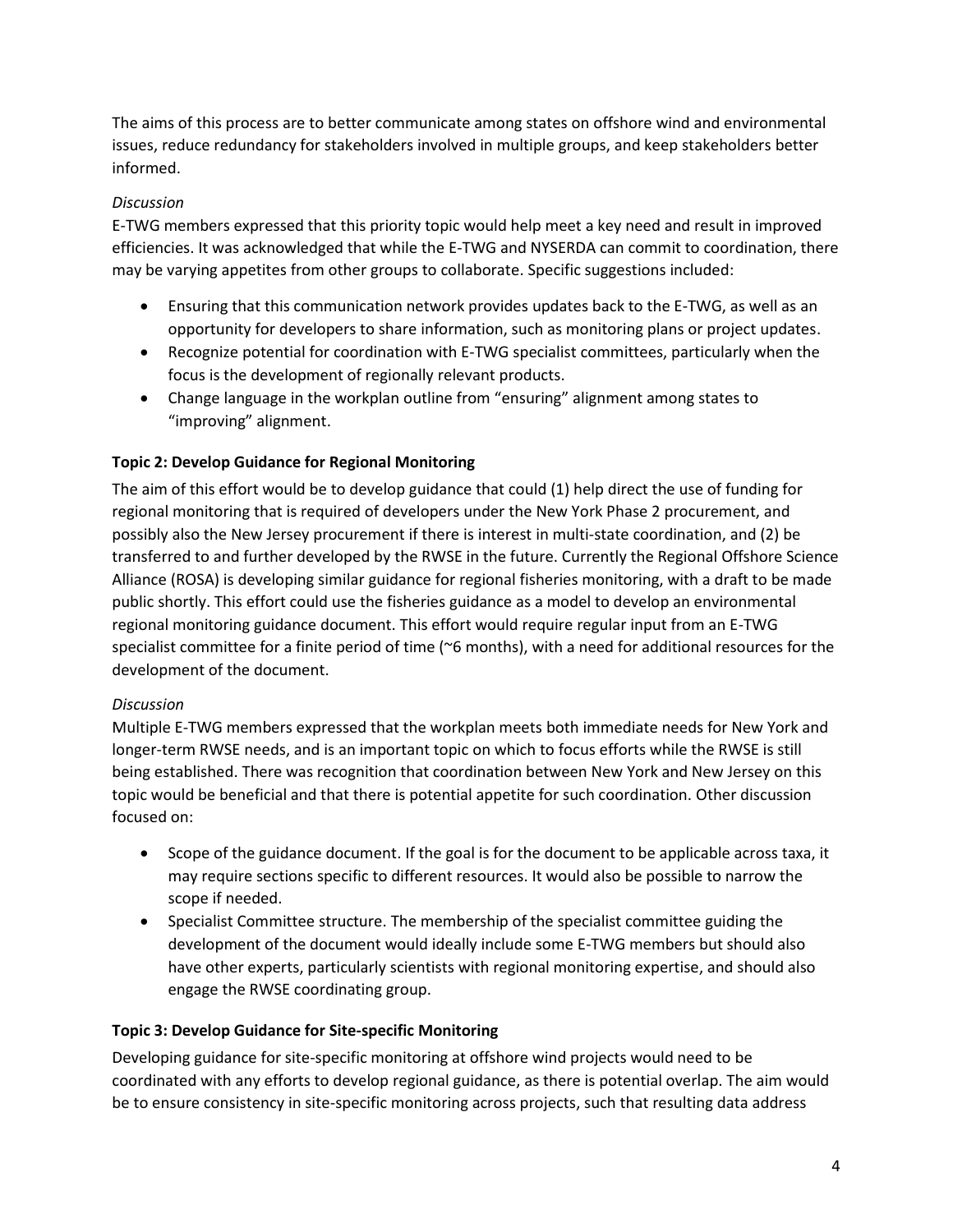gaps in knowledge and inform a broader understanding of impacts. The initial effort would be focused on specific taxa or topic areas, and could then could be expanded. Possible end products include: 1) preconstruction monitoring guidance to define when pre-existing data is sufficient versus when additional data collection efforts are needed, 2) a set of standards, 3) a list of overall priority questions for sitespecific monitoring, divided by region if needed, and/or 4) criteria or a decision tree to identify the most appropriate questions for specific sites and the methods to address those questions. There is recognition that there is potential to overlap with BOEM's authority, particularly in relation to preconstruction monitoring and site assessment.

#### *Discussion*

E-TWG members expressed support for this effort, and in particular noted (1) the likely benefit of a criteria/decision tree that provides options based on species of interest as well as available methods and technologies, and (2) that this type of guidance could be useful for BOEM and allow for information sharing among developers.

- It would be important to keep guidance broad to ensure applicability across sites. Guidance could be presented as a series of options used to guide the development of monitoring plans, and possibly focus on specific methods, techniques, and technologies rather than the specifics of what should be included in an individual monitoring plan.
- Regarding terminology, "standards" can be viewed as requirements, whereas the intention for this topic is more on developing "guidance."
- It may be beneficial to consider including procedural guidance on how site-specific monitoring plans are written and reviewed.
- The group should consider, given data standardization efforts that BOEM may choose to fund via the RWSE, how these two efforts might be sequenced or integrated.

#### **Topic 4: Advance Technology for Monitoring and Mitigation**

It can be difficult for developers, federal and state agencies, and other stakeholders to understand the deployment capabilities and limitations of various wildlife monitoring and mitigation technologies. Support staff developed this initial outline with an inclusive scope, including to: 1) build off of the MMP Tool to include additional information about different existing technologies, including technology readiness level (TRL) and status for deployment, 2) identify performance and assessment standards, and 3) design a field study to validate a particular technology. The timeline and resource needs for this effort would vary depending on which of these goals were pursued; it would be overseen by a specialist committee.

#### *Discussion*

- Advancing technologies that hold promise could inform site-specific and regional monitoring plans and thus feed into other priorities.
- E-TWG members indicated that a good first step would be to focus efforts on the first goal of a desktop study reviewing different technologies.
- Incorporating webinars on technologies' capabilities and limitations could help to foster discussion on this topic. This could include third party experts or presentations directly from technology companies/vendors.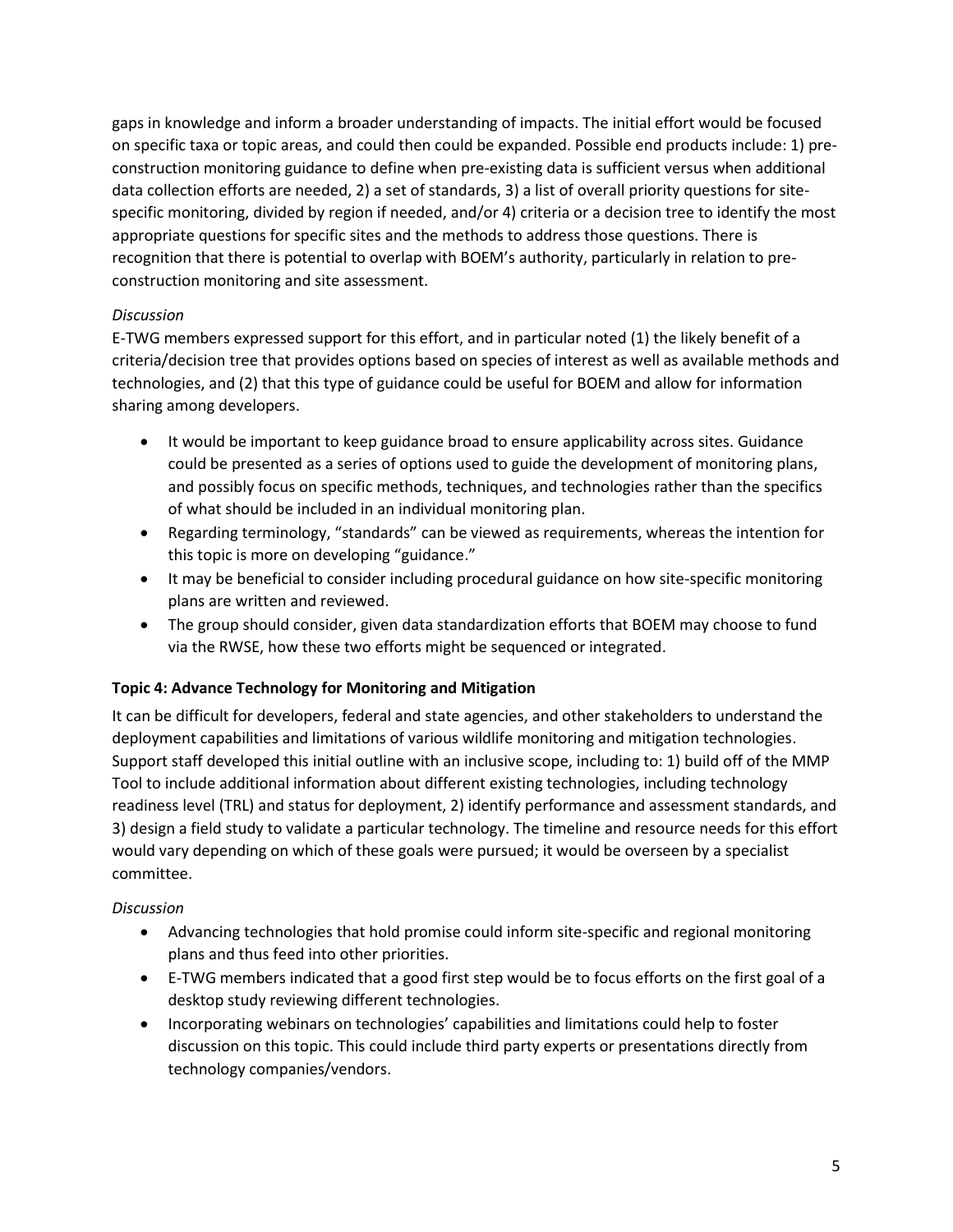- Efforts would need to be coordinated with the Department of Energy and/or the National Offshore Wind Research and Development Consortium to avoid duplication of effort.
- It was recognized in order for resources like the MMP Tool to remain useful, there needs to be a mechanism to ensure that they are regularly updated.

#### **Topic 5: Review and Synthesize Data to Inform Stakeholders**

To help inform stakeholders that provide input on offshore wind energy and wildlife issues, either informally or via public comment periods, it would be beneficial to improve understanding of existing data and uses of that data. The scope of this effort could include a review of existing environmental datasets and creation of a matrix that summarizes available data and how those data can be used to answer different questions. This could be followed by the production of communications materials such as webinars, fact sheets, and/or presentations at workshops to inform the broader stakeholder community about data collection efforts and their utility.

#### *Discussion*

- It was suggested that the outline clarify the intended focus on regional- and state-scale data rather than site-specific data.
- Some E-TWG members suggested that the review and synthesis of data to inform stakeholders did not feel like a good fit for the E-TWG, particularly as DOE is also working in this space. However, other E-TWG members expressed interest in this topic, particularly as it relates to data collected by state agencies, and potential connections with the State of the Science workshops and the NYSERDA webinar series. It was generally agreed that the value of this priority relates to the specificity of the scope.

#### **Topic 6: State of the Science Workshops**

The second State of the Science Workshop on Offshore Wind and Wildlife will be held in November 2020, and will be focused on cumulative impacts. Based on previous discussions with the E-TWG, the aim for future workshops is to alternate between topically-focused meetings and broader updates on the state of knowledge.

### **General Discussion**

Following discussions on potential priority topics, above, the group spent some time thinking more holistically about which topics should be pursued, recognizing that NYSERDA has already expressed support for continuing the State of the Science Workshops and improving state coordination.

- There was recognition that all of the topics outlined have value to stakeholders, and in some cases, like birds, all of the priority topics are related, making it difficult to identify which are higher or lower priority.
- Given the importance of the connection between regional and site-specific guidance, it was suggested that it may be a missed opportunity to pursue one of these two topics without the other. There was also recognized value in developing a regional monitoring framework to coincide with the ROSA fisheries effort.
- It was noted that clear mapping out of milestones and deliverables across topics will be needed to ensure that the group is embarking on an achievable set of efforts.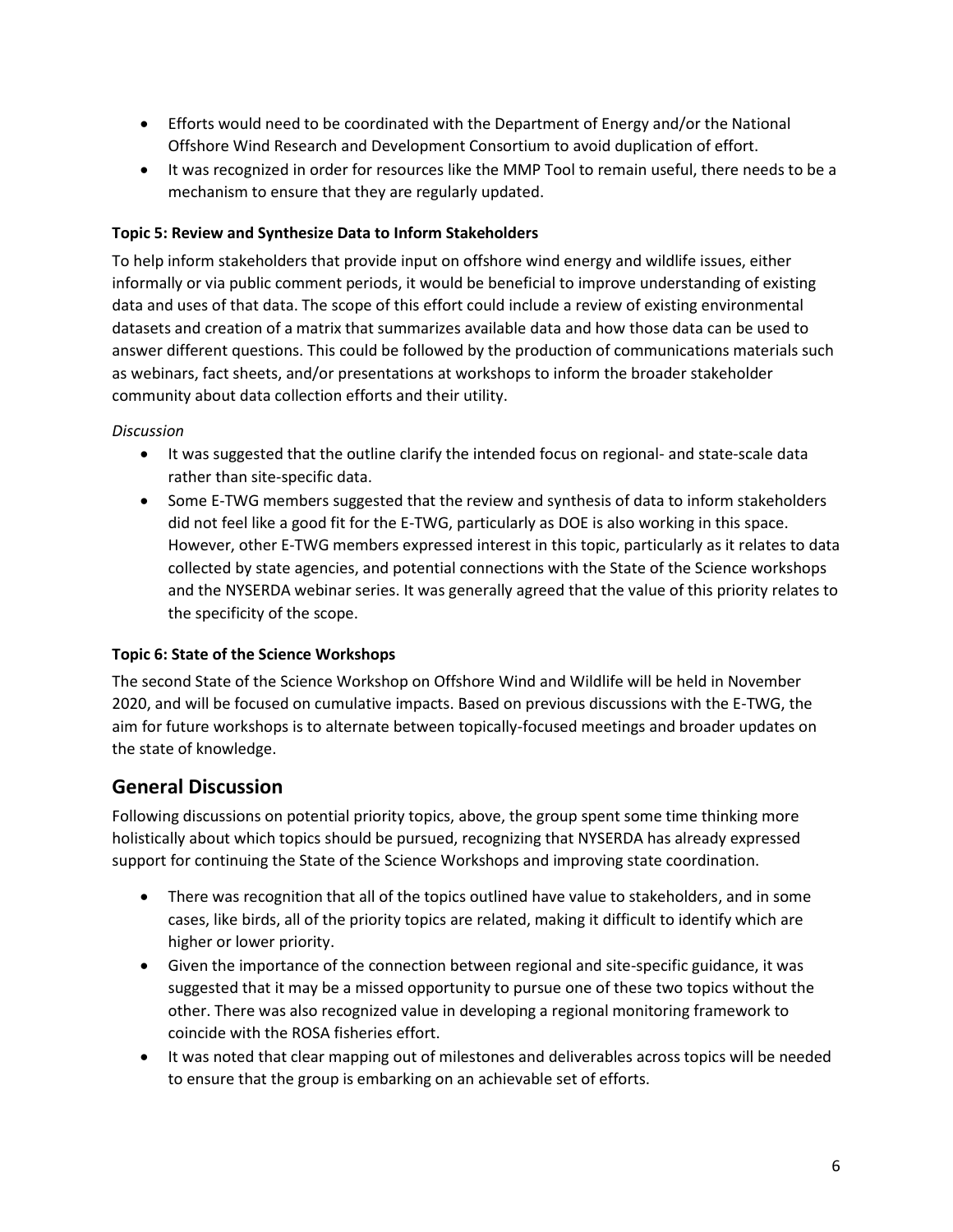• When asked to choose their top topic for advancement through an informal poll (among Topics 2-5 as listed above), most E-TWG members indicated either guidance on regional monitoring or technology advancement.

# **Wrap Up and Next Steps**

E-TWG input to date will inform NYSERDA's decisions regarding allocation of resources moving forward. Support staff and NYSERDA will continue to refine the list of priority topics and develop detailed workplans. Once these next steps have been identified, support staff will distribute these plans to the E-TWG for review and solicit volunteers to work on different topics, with the aim of beginning efforts in Winter 2020-2021.

Upcoming Timeline

- The State of the Science Workshop on Offshore Wind and Wildlife is November 16-20. Register on the E-TWG website:<http://nyetwg.com/2020-workshop>
- The next Environmental Mitigation Plan meetings for the Sunrise Wind and Empire Wind projects will occur in late 2020/early 2021
- The next E-TWG meeting is TBD but likely in early 2021. Support staff will follow up via email.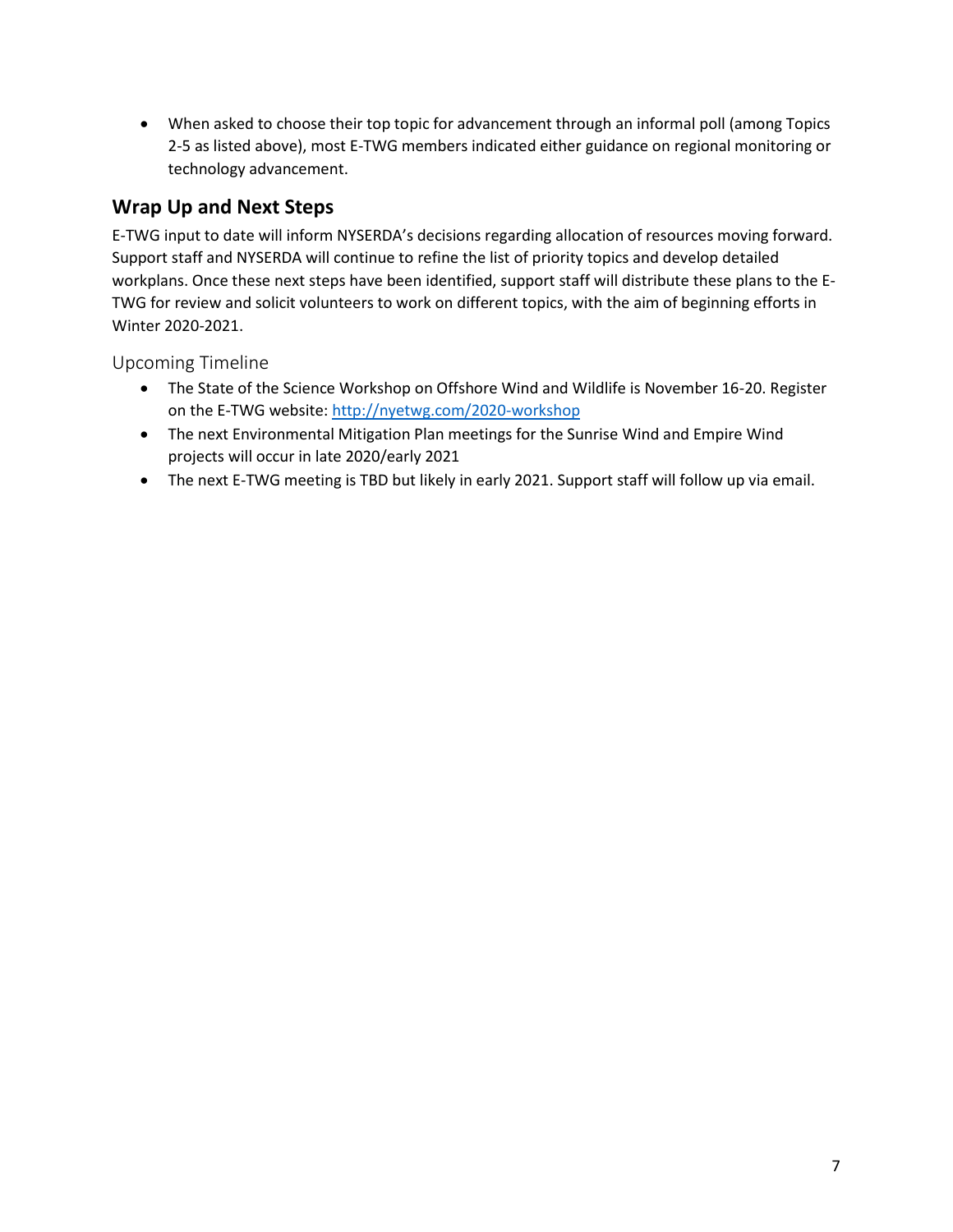| <b>Point of Contact</b>     | Organization                         | <b>Stakeholder Type</b>   | Role           |
|-----------------------------|--------------------------------------|---------------------------|----------------|
| <b>Kate McClellan Press</b> | <b>NYSERDA</b>                       | <b>State Government</b>   | Convener/chair |
| Anthony Bevacqua            | NJ Board of Public Utilities         | <b>State Government</b>   | Observer       |
| <b>Catherine Bowes</b>      | National Wildlife Federation         | eNGO                      | Advisor        |
| Koen Broker                 | <b>Shell New Energies</b>            | Developer                 | Advisor        |
| Megan Brunatti              | NJ Dept. of Environmental Protection | <b>State Government</b>   | Observer       |
| Lisa Engler                 | MA Dept. of State                    | <b>State Government</b>   | Observer       |
| <b>Michael Evans</b>        | Ørsted                               | Developer                 | Advisor        |
| Elizabeth Gowell            | Ørsted                               | Developer                 | Advisor        |
| Sheryll Huber-Jones         | NY Dept. of Conservation             | <b>State Government</b>   | Observer       |
| Shannon Kearney             | CT Dept. of Energy and Environmental | <b>State Government</b>   | Observer       |
|                             | Protection                           |                           |                |
| Francine Kershaw            | Natural Resources Defense Council    | eNGO                      | Advisor        |
| Jillian Liner               | Audubon New York                     | eNGO                      | Advisor        |
| Carl LoBue                  | The Nature Conservancy               | eNGO                      | Advisor        |
| Joe Martens                 | NY Offshore Wind Alliance            | Nonpartisan NGO           | Advisor        |
| <b>Catherine McCall</b>     | MD Dept. of Natural Resources        | <b>State Government</b>   | Observer       |
| Laura Morales               | <b>Equinor Wind US</b>               | Developer                 | Advisor        |
| Paul Phifer                 | <b>Atlantic Shores</b>               | Developer                 | Advisor        |
| Matt Robertson              | Vineyard Wind                        | Developer                 | Advisor        |
| Howard Rosenbaum            | <b>Wildlife Conservation Society</b> | eNGO                      | Advisor        |
| <b>Brandi Sangunett</b>     | Bureau of Ocean Energy Management    | <b>Federal Government</b> | Observer       |

## **Appendix A: List of Participants**

#### **Support Staff present**

Farrah Andersen (Cadmus Group) Morgan Brunbauer (NYSERDA) Bennett Brooks (Consensus Building Institute) Julia Gulka (Biodiversity Research Institute) Edward Jenkins (Biodiversity Research Institute) Kate Williams (Biodiversity Research Institute)